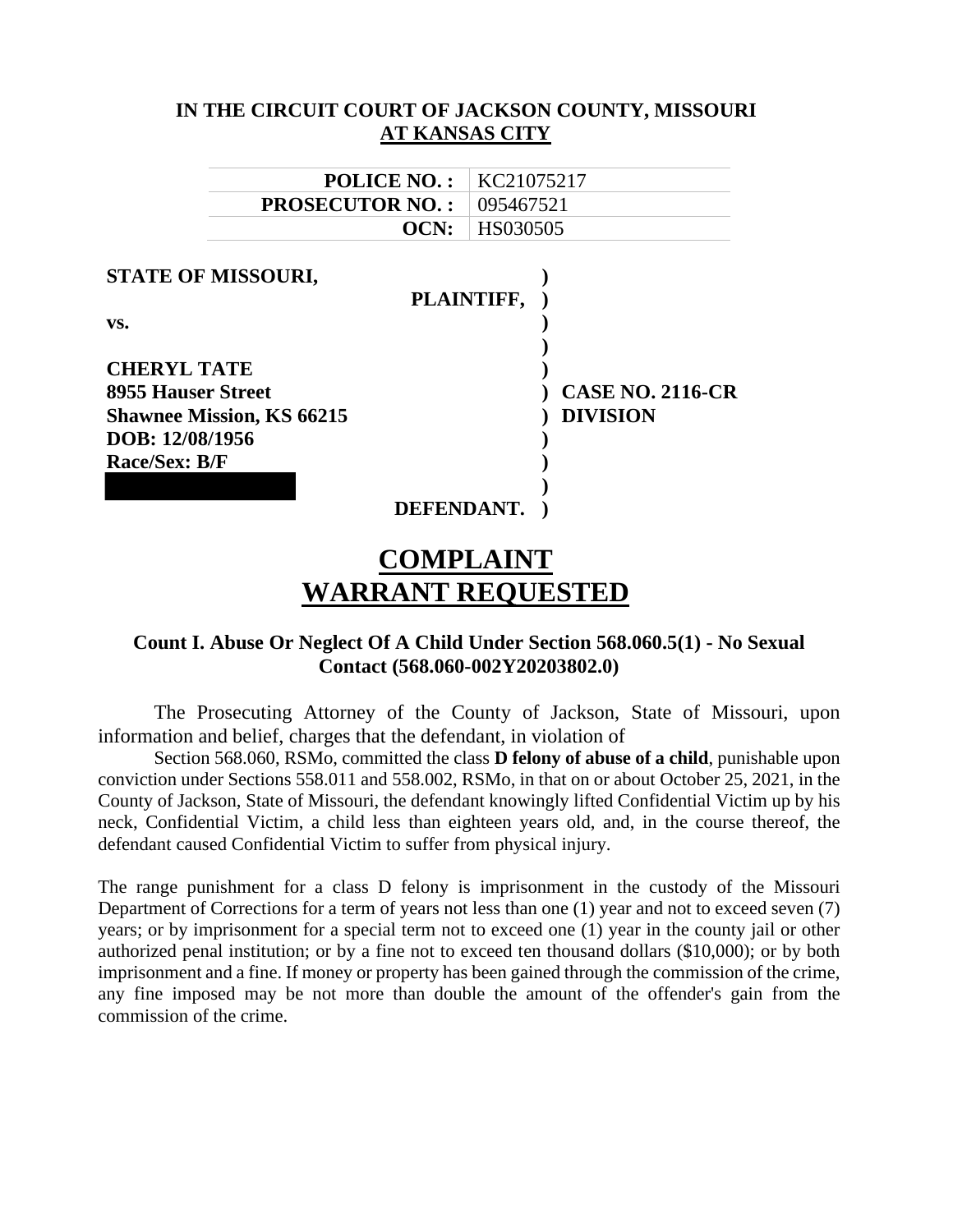## **Count II. Abuse Or Neglect Of A Child Under Section 568.060.5(1) - No Sexual Contact (568.060-002Y20203802.0)**

The Prosecuting Attorney of the County of Jackson, State of Missouri, upon information and belief, charges that the defendant, in violation of Section 568.060, RSMo, committed the class **D felony of abuse of a child**, punishable upon conviction under Sections 558.011 and 558.002, RSMo, in that on or about October 27, 2021, in the County of Jackson, State of Missouri, the defendant knowingly pushed Confidential Victim down by his head, Confidential Victim, a child less than eighteen years old, and, in the course thereof, the defendant caused Confidential Victim to suffer from physical injury.

The range punishment for a class D felony is imprisonment in the custody of the Missouri Department of Corrections for a term of years not less than one (1) year and not to exceed seven (7) years; or by imprisonment for a special term not to exceed one (1) year in the county jail or other authorized penal institution; or by a fine not to exceed ten thousand dollars (\$10,000); or by both imprisonment and a fine. If money or property has been gained through the commission of the crime, any fine imposed may be not more than double the amount of the offender's gain from the commission of the crime.

## **Count III. Abuse Or Neglect Of A Child Under Section 568.060.5(1) - No Sexual Contact (568.060-002Y20203802.0)**

The Prosecuting Attorney of the County of Jackson, State of Missouri, upon information and belief, charges that the defendant, in violation of

Section 568.060, RSMo, committed the class **D felony of abuse of a child**, punishable upon conviction under Sections 558.011 and 558.002, RSMo, in that on or about November 1, 2021, in the County of Jackson, State of Missouri, the defendant knowingly struck Confidential Victim, a child less than eighteen years old, and, in the course thereof, the defendant caused Confidential Victim to suffer from physical injury.

The range punishment for a class D felony is imprisonment in the custody of the Missouri Department of Corrections for a term of years not less than one (1) year and not to exceed seven (7) years; or by imprisonment for a special term not to exceed one (1) year in the county jail or other authorized penal institution; or by a fine not to exceed ten thousand dollars (\$10,000); or by both imprisonment and a fine. If money or property has been gained through the commission of the crime, any fine imposed may be not more than double the amount of the offender's gain from the commission of the crime.

## **Count IV. Abuse Or Neglect Of A Child Under Section 568.060.5(1) - No Sexual Contact (568.060-002Y20203802.0)**

The Prosecuting Attorney of the County of Jackson, State of Missouri, upon information and belief, charges that the defendant, in violation of Section 568.060, RSMo,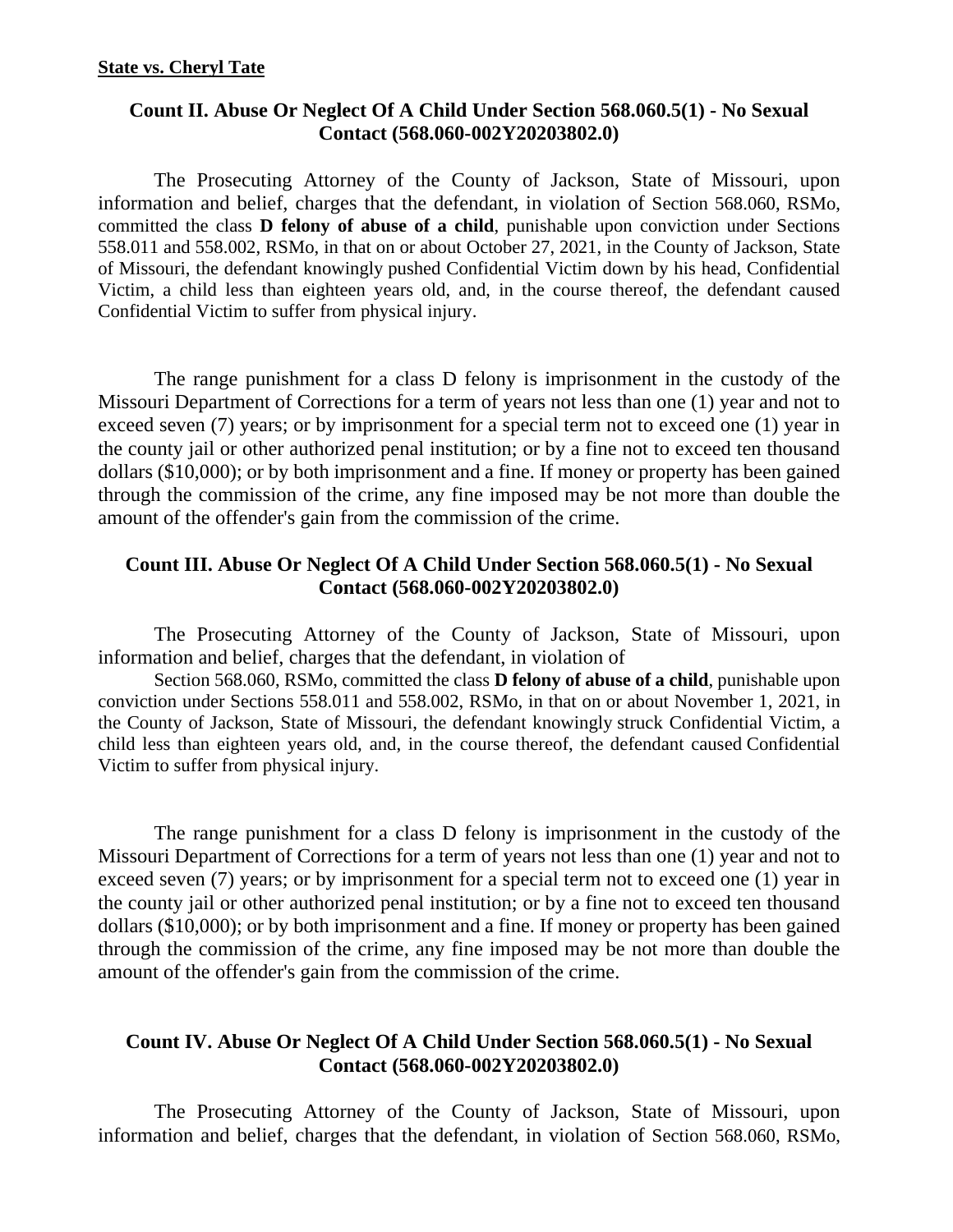#### **State vs. Cheryl Tate**

committed the class **D felony of abuse of a child**, punishable upon conviction under Sections 558.011 and 558.002, RSMo, in that on or about November 1, 2021, in the County of Jackson, State of Missouri, the defendant knowingly slammed Confidential Victim onto a chair, Confidential Victim, a child less than eighteen years old, and, in the course thereof, the defendant caused Confidential Victim to suffer from physical injury.

The range punishment for a class D felony is imprisonment in the custody of the Missouri Department of Corrections for a term of years not less than one (1) year and not to exceed seven (7) years; or by imprisonment for a special term not to exceed one (1) year in the county jail or other authorized penal institution; or by a fine not to exceed ten thousand dollars (\$10,000); or by both imprisonment and a fine. If money or property has been gained through the commission of the crime, any fine imposed may be not more than double the amount of the offender's gain from the commission of the crime.

## **Count V. Abuse Or Neglect Of A Child Under Section 568.060.5(1) - No Sexual Contact (568.060-002Y20203802.0)**

The Prosecuting Attorney of the County of Jackson, State of Missouri, upon information and belief, charges that the defendant, in violation of

Section 568.060, RSMo, committed the class **D felony of abuse of a child**, punishable upon conviction under Sections 558.011 and 558.002, RSMo, in that on or about November 1, 2021, in the County of Jackson, State of Missouri, the defendant knowingly struck Confidential Victim on the back, Confidential Victim, a child less than eighteen years old, and, in the course thereof, the defendant caused Confidential Vicitm to suffer from physical injury.

The range punishment for a class D felony is imprisonment in the custody of the Missouri Department of Corrections for a term of years not less than one (1) year and not to exceed seven (7) years; or by imprisonment for a special term not to exceed one (1) year in the county jail or other authorized penal institution; or by a fine not to exceed ten thousand dollars (\$10,000); or by both imprisonment and a fine. If money or property has been gained through the commission of the crime, any fine imposed may be not more than double the amount of the offender's gain from the commission of the crime.

## **Count VI. Abuse Or Neglect Of A Child Under Section 568.060.5(1) - No Sexual Contact (568.060-002Y20203802.0)**

The Prosecuting Attorney of the County of Jackson, State of Missouri, upon information and belief, charges that the defendant, in violation of

Section 568.060, RSMo, committed the class **D felony of abuse of a child**, punishable upon conviction under Sections 558.011 and 558.002, RSMo, in that on or about November 1, 2021, in the County of Jackson, State of Missouri, the defendant knowingly dropped Confidential Victim, a child less than eighteen years old, and, in the course thereof, the defendant caused Confidential Victim to suffer from physical injury.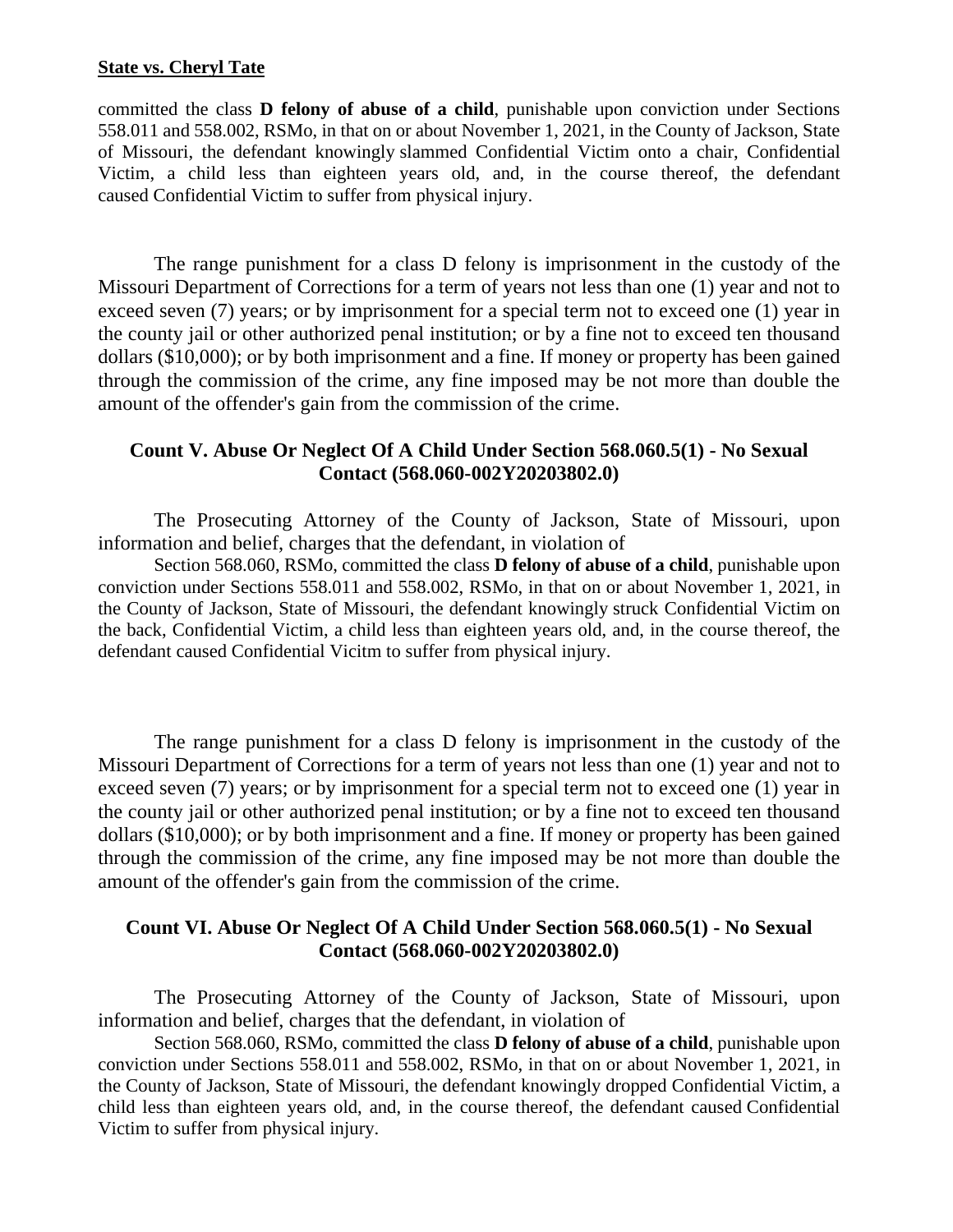#### **State vs. Cheryl Tate**

The range punishment for a class D felony is imprisonment in the custody of the Missouri Department of Corrections for a term of years not less than one (1) year and not to exceed seven (7) years; or by imprisonment for a special term not to exceed one (1) year in the county jail or other authorized penal institution; or by a fine not to exceed ten thousand dollars (\$10,000); or by both imprisonment and a fine. If money or property has been gained through the commission of the crime, any fine imposed may be not more than double the amount of the offender's gain from the commission of the crime.

## **Count VII. Abuse Or Neglect Of A Child Under Section 568.060.5(1) - No Sexual Contact (568.060-002Y20203802.0)**

The Prosecuting Attorney of the County of Jackson, State of Missouri, upon information and belief, charges that the defendant, in violation of Section 568.060, RSMo, committed the class **D felony of abuse of a child**, punishable upon conviction under Sections 558.011 and 558.002, RSMo, in that on or about November 2, 2021, in the County of Jackson, State of Missouri, the defendant knowingly struck Confidential Victim in the face, Confidential Victim, a child less than eighteen years old, and, in the course thereof, the defendant caused Confidential Victim to suffer from physical injury.

The range punishment for a class D felony is imprisonment in the custody of the Missouri Department of Corrections for a term of years not less than one (1) year and not to exceed seven (7) years; or by imprisonment for a special term not to exceed one (1) year in the county jail or other authorized penal institution; or by a fine not to exceed ten thousand dollars (\$10,000); or by both imprisonment and a fine. If money or property has been gained through the commission of the crime, any fine imposed may be not more than double the amount of the offender's gain from the commission of the crime.

## **Count VIII. Abuse Or Neglect Of A Child Under Section 568.060.5(1) - No Sexual Contact (568.060-002Y20203802.0)**

The Prosecuting Attorney of the County of Jackson, State of Missouri, upon information and belief, charges that the defendant, in violation of Section 568.060, RSMo, committed the class **D felony of abuse of a child**, punishable upon conviction under Sections 558.011 and 558.002, RSMo, in that on or about November 2, 2021, in the County of Jackson, State of Missouri, the defendant knowingly slammed Confidential Victim to the ground, Confidential Victim, a child less than eighteen years old, and, in the course thereof, the defendant caused Confidential Victim to suffer from physical injury.

The range punishment for a class D felony is imprisonment in the custody of the Missouri Department of Corrections for a term of years not less than one (1) year and not to exceed seven (7) years; or by imprisonment for a special term not to exceed one (1) year in the county jail or other authorized penal institution; or by a fine not to exceed ten thousand dollars (\$10,000); or by both imprisonment and a fine. If money or property has been gained through the commission of the crime, any fine imposed may be not more than double the amount of the offender's gain from the commission of the crime.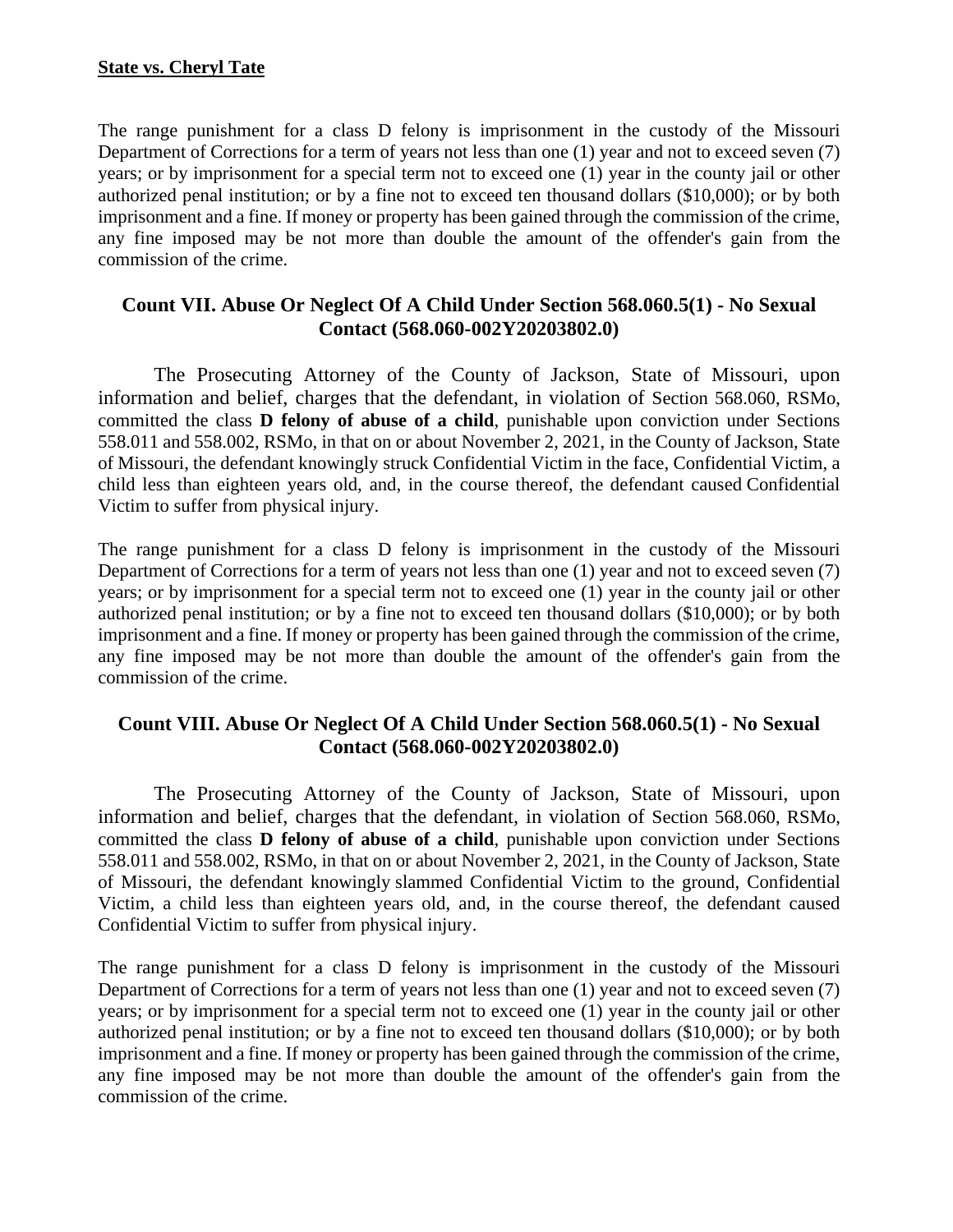## **Count IX. Abuse Or Neglect Of A Child Under Section 568.060.5(1) - No Sexual Contact (568.060-002Y20203802.0)**

The Prosecuting Attorney of the County of Jackson, State of Missouri, upon information and belief, charges that the defendant, in violation of Section 568.060, RSMo, committed the class **D felony of abuse of a child**, punishable upon conviction under Sections 558.011 and 558.002, RSMo, in that on or about November 2, 2021, in the County of Jackson, State of Missouri, the defendant knowingly slammed Confidential Victim inside his crib, Confidential Victim, a child less than eighteen years old, and, in the course thereof, the defendant caused Confidential Victim to suffer from physical injury.

The range punishment for a class D felony is imprisonment in the custody of the Missouri Department of Corrections for a term of years not less than one (1) year and not to exceed seven (7) years; or by imprisonment for a special term not to exceed one (1) year in the county jail or other authorized penal institution; or by a fine not to exceed ten thousand dollars (\$10,000); or by both imprisonment and a fine. If money or property has been gained through the commission of the crime, any fine imposed may be not more than double the amount of the offender's gain from the commission of the crime.

The facts that form the basis for this information and belief are contained in the statement(s) of facts filed contemporaneously herewith, made a part hereof, and submitted as a basis upon which this court may find the existence of probable cause.

Wherefore, the Prosecuting Attorney prays that an arrest warrant be issued as provided by law.

#### **JEAN PETERS BAKER**

 Prosecuting Attorney Jackson County, Missouri by,

> */s/ Eric Hurtt*  Eric Hurtt (#70139) Assistant Prosecuting Attorney 415 E. 12th Street 11th Floor Kansas City, MO 64106 (816) 881-3513 ehurtt@jacksongov.org

#### **WITNESSES:**

- 1. DET Millie E. Gray, 1125 Locust, Kansas City, MO 64106
- 2.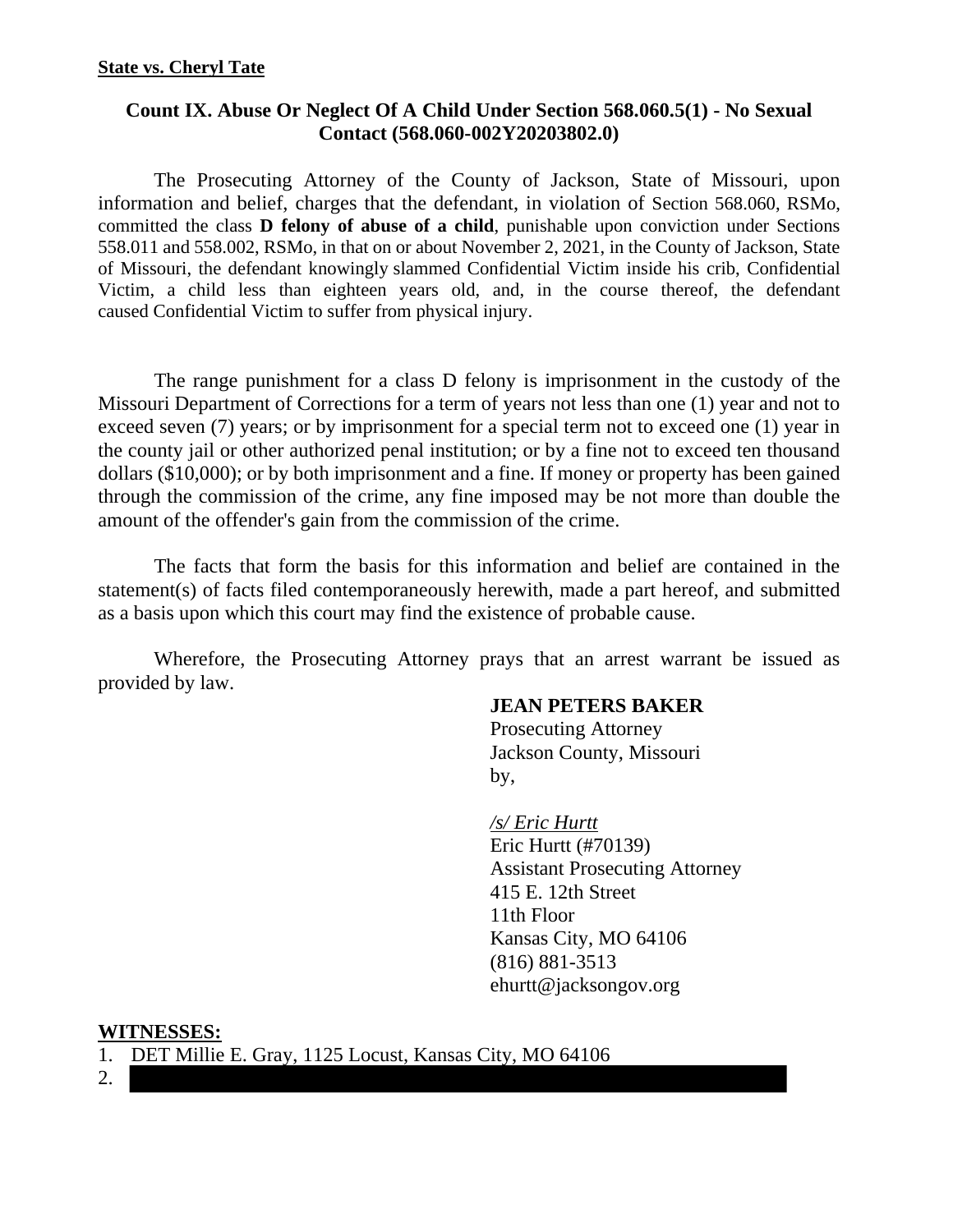PROBABLE CAUSE STATEMENT FORM

CRN: 21-75217

| Det. Millie Gray #5696, Kansas City Missouri Police Department, Juvenile Section<br>I.                            |        |                      |  |                                            |                |  |  |  |
|-------------------------------------------------------------------------------------------------------------------|--------|----------------------|--|--------------------------------------------|----------------|--|--|--|
| (Name and identify law enforcement officer, or person having information as probable cause.)                      |        |                      |  |                                            |                |  |  |  |
| knowing that false statements on this form are punishable by law, state that the facts contained herein are true. |        |                      |  |                                            |                |  |  |  |
|                                                                                                                   |        |                      |  | 911 Main Strett, Suite 100                 |                |  |  |  |
| I have probable cause to believe that on 10/25/21-11/2/2021, at (Spectrum Daycare)                                |        |                      |  |                                            | 1 <sub>n</sub> |  |  |  |
|                                                                                                                   | (Date) |                      |  | (Address)                                  |                |  |  |  |
|                                                                                                                   |        |                      |  |                                            |                |  |  |  |
| Kansas City, Jackson                                                                                              |        | Missouri Cheryl Tate |  |                                            |                |  |  |  |
| (County)                                                                                                          |        |                      |  | (Name of Offender(s))                      |                |  |  |  |
|                                                                                                                   |        |                      |  |                                            |                |  |  |  |
| B/F 12/08/1956                                                                                                    |        |                      |  | committed one or more criminal offense(s). |                |  |  |  |
| (Description of Identity)                                                                                         |        |                      |  |                                            |                |  |  |  |
|                                                                                                                   |        |                      |  |                                            |                |  |  |  |

## **Child Abuse Child Endangerment**

The facts supporting this belief are as follows:

On 11/04/2021, it was reported that a 10 month old Victim was assaulted by his caretaker at the daycare center located at Commerce Tower (911 Main Street, Suite 100). Jennifer McIntyre (Children's Division Investigator) reported that (Mother of Victim), stated (10 month old male victim) had three scratch's from Cheryl Tate B/F 12/08/1956 who was being aggressive with him. The scratches are on his upper right thigh next to each other, and are a half an inch each. Detectives also observed bruising to the back of while viewing photos of the Victims injuries. It is also reported Cheryl smacked in his mouth which can be seen on recovered video surveillance. Cheryl was also observed to be moving around with a lot of aggressive movement, while being loud and verbally aggressive to the

On 11/04/2021, Jennifer McIntyre interviewed who stated had only gone to the Spectrum Station Daycare for two weeks prior to this incident, and recently noticed some bruises on back, near his spine, that looked like fingerprint bruises that appeared to be older. She took to Children's Mercy Hospital Children's Mercy Hospital who diagnosed Child Physical Abuse. When physicians reviewed s skin they found six circular yellow patterned bruises across the upper back, on 's upper right lateral thigh there were three linear scratches (abrasions), and there was a small bruise to the right upper hairline on the frontal forehead The diagnosis was Child Physical Abuse with Patterned abrasions and bruising.

On 10/25/2021, by the Spectrum Daycare video surveillance, detectives observed Cheryl lifting up by his neck and head. On 10/27/2021, Cheryl was observed pushing down by his head. On 11/01/2021, Cheryl was observed punching . On 11/01/2021, Cheryl was observed slamming down in his crib. On 11/01/2021, Cheryl was observed slamming down. On 11/01/2021, Cheryl was observed dropping on his head. On 11/02/2021, Cheryl was observed slapping across the face. On 11/02/2021, Cheryl was